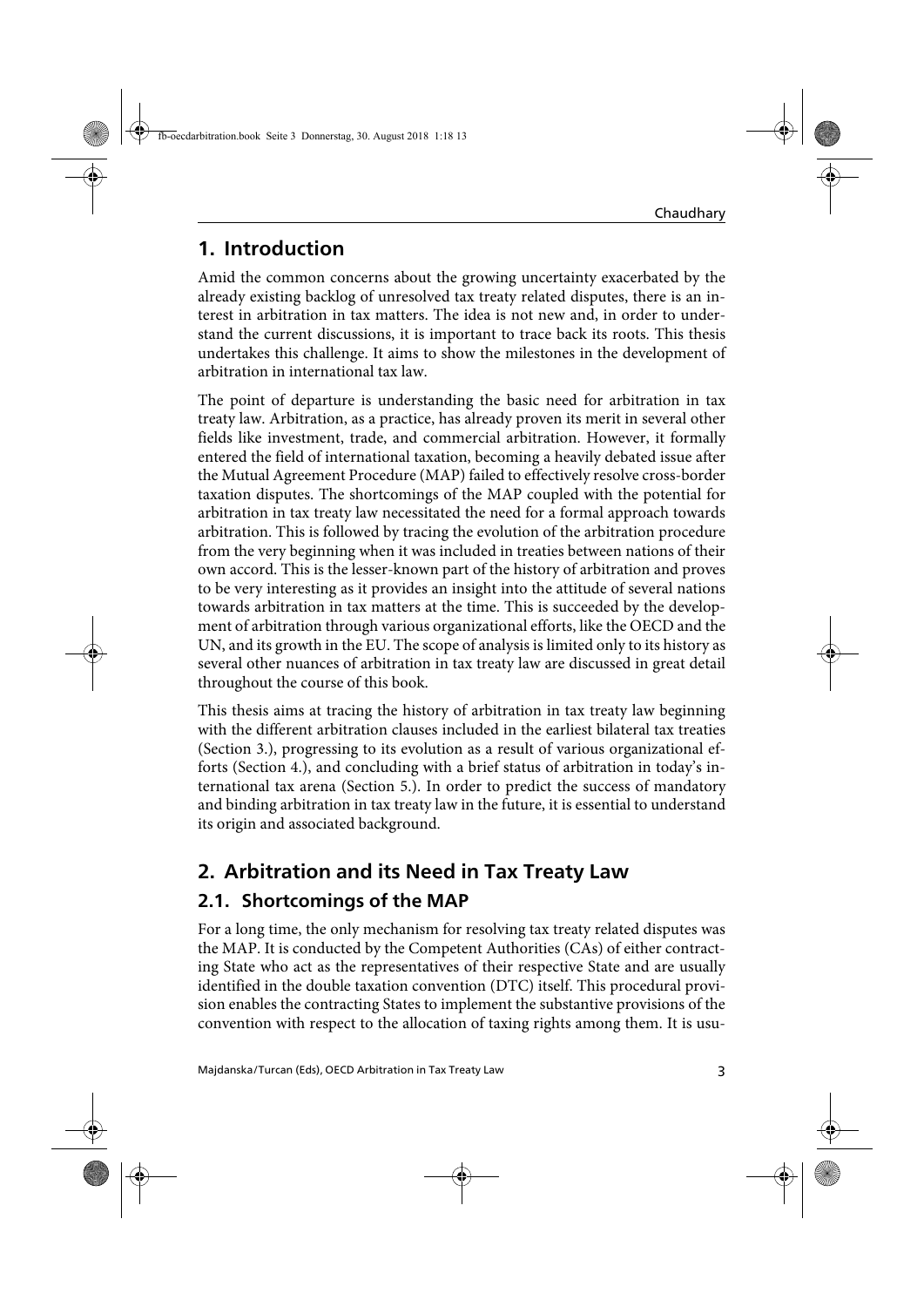ally initiated by a taxpayer who believes that there has been taxation that is not in accordance with the provisions of the DTC.

The MAP has been found to suffer from several shortcomings. Among others, it does not oblige CAs to solve a dispute but merely "endeavors" to arrive at a resolution. There also is no deadline prescribed for a solution to be reached under the MAP, making it a time-consuming and cumbersome process.<sup>1</sup> As a result, the taxpayer is not ensured of a satisfactory outcome even after a long, arduous, and time-consuming process.<sup>2</sup> Moreover, there are many issues resulting from the complicated relationship between the MAP and domestic legal remedies. In addition, since the MAP is considered as a dialogue between the contracting States to settle issues brought to its attention, the taxpayer legally has no status in the proceedings and is often denied the opportunity to make any representation leading to a lack of transparency.<sup>3</sup> In light of these limitations, arbitration was explored as a means of alternative dispute resolution; and to truly comprehend its benefits, it is necessary to understand exactly what arbitration entails.

# **2.2. The definition of arbitration**

Arbitration can be defined as a quasi-judicial, binding, and private instrument of dispute settlement based on a contract between the involved parties. It is characterized as a "quasi-judicial" concept as it is distinct from both judicial and non-judicial methods; it is not judicial as arbitrators are selected on an ad-hoc basis, and the process does not revolve around permanent institutions like courts. On the other hand, it is not non-judicial like mediation or conciliation as arbitration embodies a mandatory dispute resolution settlement whereas non-judicial methods do not create such an obligation. Arbitration relies on the application of substantive law in international relations thereby substituting domestic judicial jurisdiction with agreed-upon binding settlements leading to solutions that rely on logic and merit $4$ 

<sup>1</sup> Based upon statistics recorded at the 1981 IFA Congress, there has been an increase in the average MAP duration from 15 months in 1971 to two years in 1980 with some cases even taking five years to be resolved. Read more in Michelle S Bertolini, 'Mandatory Arbitration Provisions within the Modern Tax Treaty Structure – Policy Implications of Confidentiality and the Rights of the Public to Arbitration Outcomes', Bepress (2010), p. 19.

<sup>2</sup> Jasmin Kollmann/Laura Turcan, 'Overview of the Existing Mechanisms to Resolve Disputes and Their Challenges' in: Michael Lang/Jeffrey Owens (eds.) International Arbitration in Tax Matters, Volume 2 (the Netherlands: IBFD, 2015) p. 25–26.

<sup>3</sup> A detailed discussion regarding the shortcomings of the MAP is dealt with in Chapter 4., Ana Elena Dominguez Gonzalez, "The Need for arbitration in tax treaties – deficiencies of the MAP under the OECD and UN tax treaties".

<sup>4</sup> Carlo Garbarino/Marina Lombardo, 'Arbitration of Unresolved Issues in Mutual Agreement Cases: The New Para. 5, Art. 25 of the OECD Model Convention, a Multi-Tiered Dispute Resolution Clause' in: Michael Lang/Pasquale Pistone/Josef Schuch/Claud Staringer/Alfred Storck/Martin Zagler, Tax Treaties: Building Bridges between Law and Economics, (The Netherlands: IBFD, 2010), p. 459–462.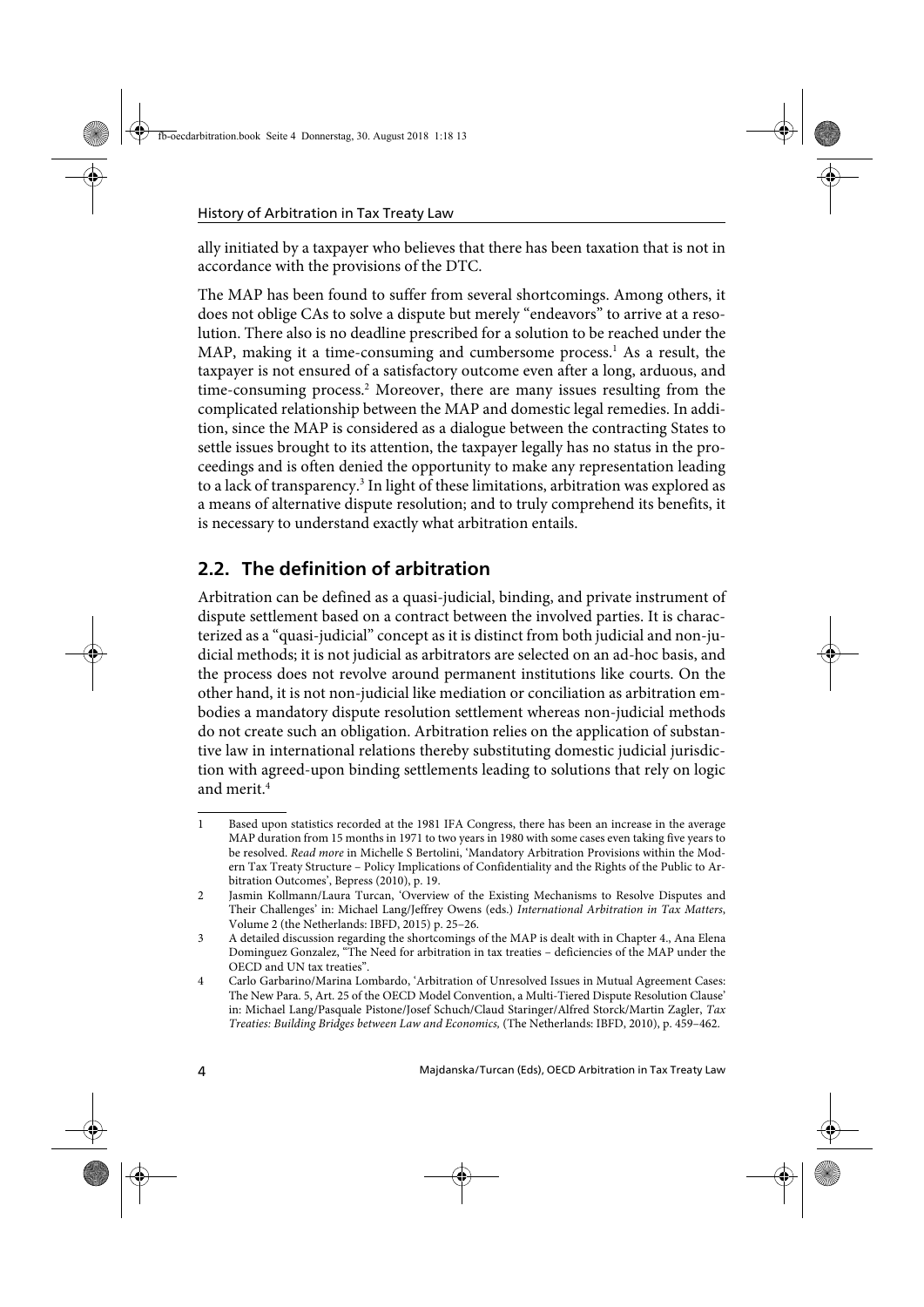Arbitration can be of different types, optional or obligatory and ad-hoc or institutional. In the former, optional arbitration implies that both parties need to consent for the case to be submitted to arbitration whereas obligatory arbitration can take place if a case is unilaterally referred to arbitration, and the other party cannot oppose the same. In the latter, ad-hoc arbitration is aimed at a settlement of any kind of dispute and is not administered by an arbitration center. On the other hand, institutional arbitration is focused on a class of disputes and is supervised under the guidance and regulations of an arbitral center.<sup>5</sup>

This broad understanding of the basis and features of an arbitration process along with its proven success in other fields of international law reinforced the adoption of arbitration in tax treaty law as well.

### **2.3. Potential of Arbitration in Tax Matters**

Many arguments have already been raised in favor of arbitration. Arbitration as a practice has been proven to be successful in other fields where it has been employed as it has several benefits.

Firstly, the use of arbitration requires fewer resources than the formal court system. In fact, it ensures an optimum utilization of the resources involved as arbitrators are appointed for a particular dispute and usually have expertise in the area concerned in the case thereby leading to savings for the parties in court and attorney fees. Secondly, arbitration proceedings are usually confidential, requiring even the arbitrators to adhere to the standards of privacy defined in the contract between the parties. This is essential as many individuals and companies would not like news about their disputes to be made public due to a fear of loss of reputation and status. The parties involved in an arbitration are able to prevent the publication of the outcome and, since these judgments do not have any precedential value, it is reasonable for the outcome and the entire arbitration process to remain private and privy to only the parties involved, including the arbitrators. Finally, there is a lot of freedom associated with arbitration as it provides the choice of law and jurisdiction. International arbitration has a supranational nature, implying that the parties are not restricted to one type of law or jurisdiction unless they contractually agree to do so or are bound by a treaty.<sup>6</sup> This last advantage would not hold true for arbitration in tax treaty law, as any arbitration decision would be based on the treaty between the two contracting States that are involved. Nevertheless, it is important to mention that the merit of such decisions lies in the fact that the arbitrators have the freedom to apply substantive law to arrive at an appropriate conclusion.

<sup>5</sup> Carlo Garbarino/Marina Lombardo, in: Michael Lang/Pasquale Pistone/Josef Schuch/Claud Staringer/ Alfred Storck/Martin Zagler, Tax Treaties: Building Bridges between Law and Economics, p. 459–462.

<sup>6</sup> Jake Heyka, 'A World Tax Court: The Solution to Tax Treaty Arbitration', Tax Analysts (2016).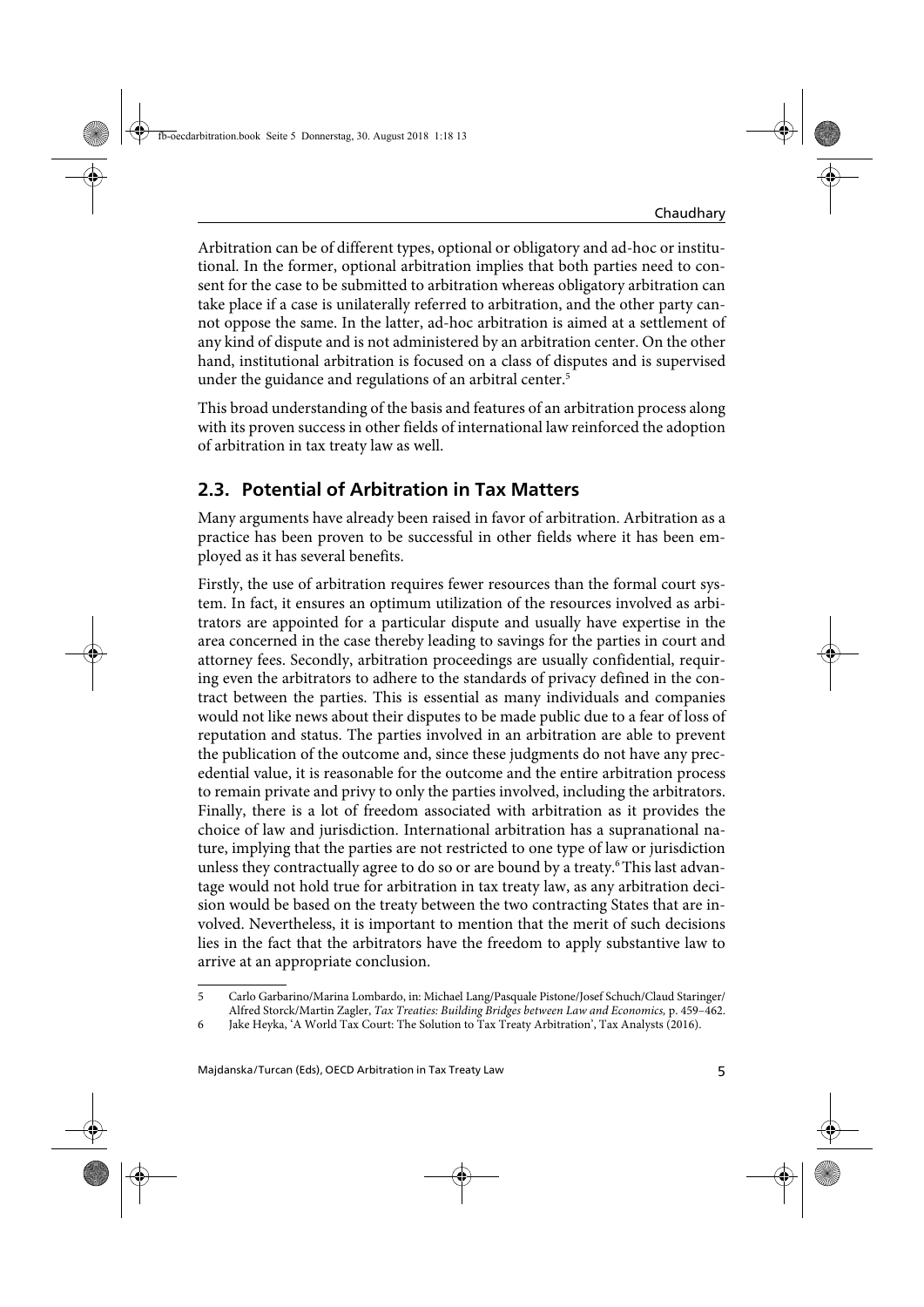These advantages have paved the way for arbitration into international tax dispute resolution. This is apparent in the following section as we discover the various arbitration clauses that were included in the earliest bilateral tax treaties.

# **3. Development of the Arbitration Clause through double tax treaties**

### **3.1. Early Inclusion in Bilateral Tax Treaties**

#### **3.1.1. The 1922 Multilateral Treaty of Rome**<sup>7</sup>

In between the two world wars, the 1922 Treaty of Rome-a multilateral treaty- was signed on 6 April 1922 between Italy, Hungary, Poland, Romania, and Yugoslavia. It was one of the first treaties that acknowledged the role of the taxpayer in requesting a consultation process between governments in case of double taxation of income. The clause included in this treaty (reproduced in the Annexure) described a two stage MAP, much like the format of the MAP we have in practice today. The clause gave the aggrieved taxpayer the right to petition the fiscal authorities of the residence State to bring the double taxation of income to their attention. If the fiscal authorities of the residence State believed that, in order to resolve this case, the counterpart fiscal authority needed to be approached, they were allowed to do so "on some equitable arrangement". Accordingly, it can be inferred that the 1922 Treaty of Rome was the first convention to formalize the practice of contracting States indulging in a domestic "appeal" procedure, allowing the taxpayers to have a limited status in the process that forms the basis for any kind of international arbitration.<sup>8</sup>

#### **3.1.2. The 1926 United Kingdom-Irish Free State income**  tax treaty<sup>9</sup>

Soon after the aforementioned multilateral treaty, a treaty was executed on 14 April 1926 between the United Kingdom and Ireland that included another version of the arbitration clause. The clause pertaining to arbitration (reproduced in the Annexure) provided for delivery of binding judgements by a tribunal.<sup>10</sup> This treaty

<sup>7</sup> Convention for the Purpose of Avoiding Double Taxation between Austria, Hungary, Italy, Poland, Romania and the Kingdom of the Serbs, Croats And Slovenes (signed on 6 April 1922) Read more in Footnote 45, Zvi D. Altman, 'Defining the research questions' in: Zvi D. Altman, Dispute Resolution under Tax Treaties, (The Netherlands: IBFD, 2005) p. 15.

<sup>8</sup> Zvi D. Altman, 'Defining the research questions' in: Zvi D. Altman, Dispute Resolution under Tax Treaties, (The Netherlands: IBFD, 2005) p. 14–16.

<sup>9</sup> Agreement between the British Government and the Government of the Irish Free State in Respect of Double Income Tax (signed on 14 April 1926) Read more in Footnote 54, Zvi D. Altman, in: Zvi D. Altman, Dispute Resolution under Tax Treaties p. 16.

<sup>10</sup> Jean-Philippe Chetcuti, 'Tax Dispute Resolution: Arbitration in International Tax Dispute Resolution', Inter-Lawyer, Law Firms Directories (2001).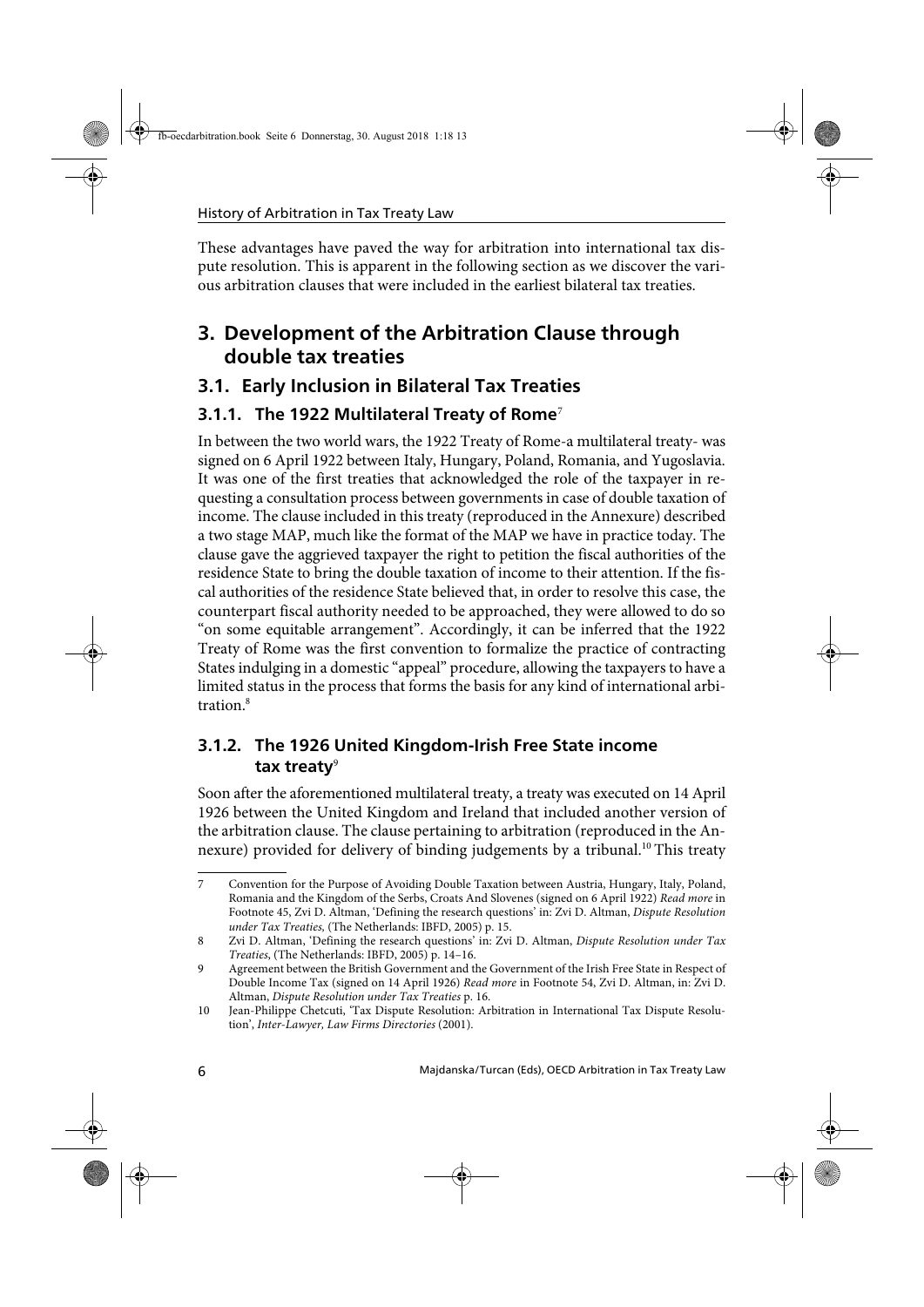greatly contributed in the advancement of the evolution of international tax arbitration by making use of the word "final" as it rendered a positive declaration that the decision adjudicated by the tribunal during the dispute resolution process will be binding and mandatory.<sup>11</sup>

#### **3.1.3. The 1934 Czechoslovakia-Romania succession**  duties convention<sup>12</sup>

In contrast to the above-mentioned conventions that dealt with direct taxes, a succession duties convention between Czechoslovakia and Romania contemplated a similar mode of dispute resolution. This clause (reproduced in the Annexure) prescribed that a board was to be formed by the Fiscal Committee within the League of Nations to give both parties an opportunity to be heard and to bind the parties with its decision.<sup>13</sup> This succession duties convention was very advanced and unique for its time as among roughly 27 different bilateral succession duty treaties executed before 1939 contained either no provisions for dispute resolution or a basic version of the MAP. This was the only treaty that called for the constitution of a separate board to render a binding opinion on the contracting States.<sup>14</sup>

#### **3.1.4. The 1985 Draft Germany-Sweden Treaty**<sup>15</sup>

In 1985, amidst widespread opposition from the other States, Germany and Sweden drafted a DTC between themselves that contained an arbitration clause. At the same time, the dispute resolution mechanism contemplated by the European Convention for the Peaceful Settlement of Disputes of 1957 was also in force, but the contracting States decided to have the option of referring a dispute to the Court of Arbitration whose decision would be binding on both of the contracting States.<sup>16</sup>

The importance of the arbitration provision in this treaty was that it was a first sign of a new development. It included various details about the Court of Arbitration, e.g., its composition, the court was prescribed to have judges from the contracting States, third countries, or international organizations. Additionally, its procedures were stipulated to conform to the internationally recognized principles of arbitration procedures. The interested parties were expected to have a higher

<sup>11</sup> Zvi D. Altman, in: Zvi D. Altman, Dispute Resolution under Tax Treaties p. 16–17.

<sup>12</sup> Convention between the Kingdom of Romania and the Czechoslovak Republic Concerning Double Taxation in Connection With Succession Duties (20 June 1934) Read More in Footnote 57, Zvi D. Altman, in: Zvi D. Altman, Dispute Resolution under Tax Treaties p. 17.

<sup>13</sup> Jean-Philippe Chetcuti, Inter-Lawyer, Law Firms Directories (2001).

<sup>14</sup> Zvi D. Altman, in: Zvi D. Altman, Dispute Resolution under Tax Treaties p. 17–18.

<sup>15</sup> Convention Between the Kingdom of Sweden and the Federal Republic of Germany for the Avoidance of Double Taxation with Respect to Taxes on Income and Capital as well as on Estate and Gift and Concerning the Offering of Mutual Fiscal Cooperation with respect to Such Taxes (signed 14 July 1992) Read More in Footnote 63, Zvi D. Altman, in: Zvi D. Altman, Dispute Resolution under Tax Treaties, p. 19.

<sup>16</sup> Jean-Philippe Chetcuti, Inter-Lawyer, Law Firms Directories (2001).